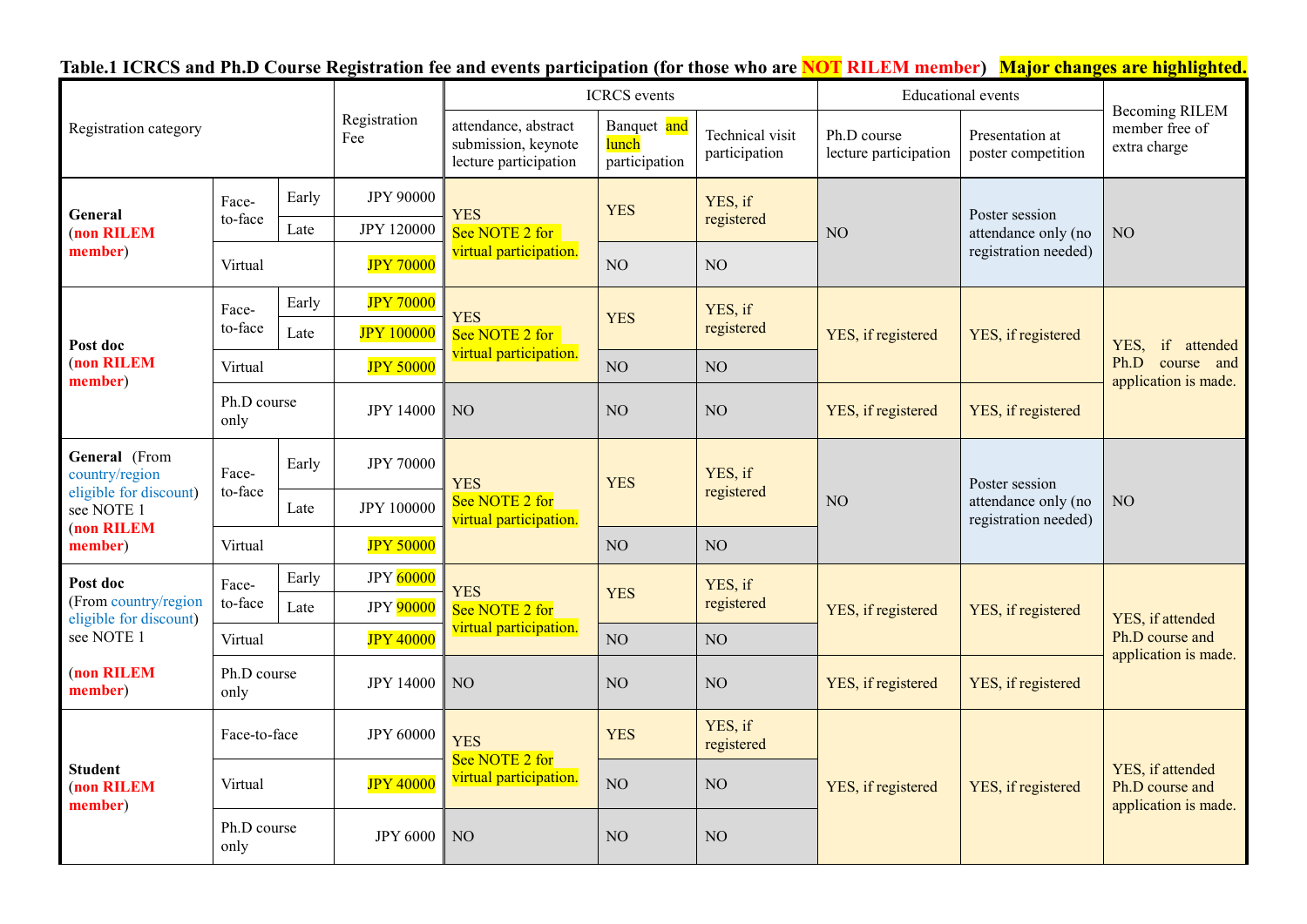| <b>Promotional code</b><br>holders (ex. winners<br>of previous | Face-to-face |                | <b>YES</b><br>See NOTE 2 for<br>virtual participation. | <b>YES</b>     | YES, if<br>registered | YES, if you are<br>student or post-doc,<br>and registered. | YES, if you are<br>student or post-doc,<br>and registered. | NO (YES, only if<br>you are student or<br>post-doc, attended<br>Ph.D course and<br>application is<br>made.) |
|----------------------------------------------------------------|--------------|----------------|--------------------------------------------------------|----------------|-----------------------|------------------------------------------------------------|------------------------------------------------------------|-------------------------------------------------------------------------------------------------------------|
| conferences)<br>(non RILEM<br>member)                          | virtual      |                |                                                        | N <sub>O</sub> | N <sub>O</sub>        |                                                            |                                                            |                                                                                                             |
| Accompanying<br>person<br>(non RILEM<br>member)                | Face-to-face | JPY $20000$ NO |                                                        | <b>YES</b>     | YES, if<br>registered | N <sub>O</sub>                                             | N <sub>O</sub>                                             | NO                                                                                                          |

NOTE 1: Discount fee shall be applied for participants from country/region listed in the [RILEM membership page.](https://www.rilem.net/article/membership-32)

NOTE 2 : Some keynote lectures may not be accessible for virtual participation.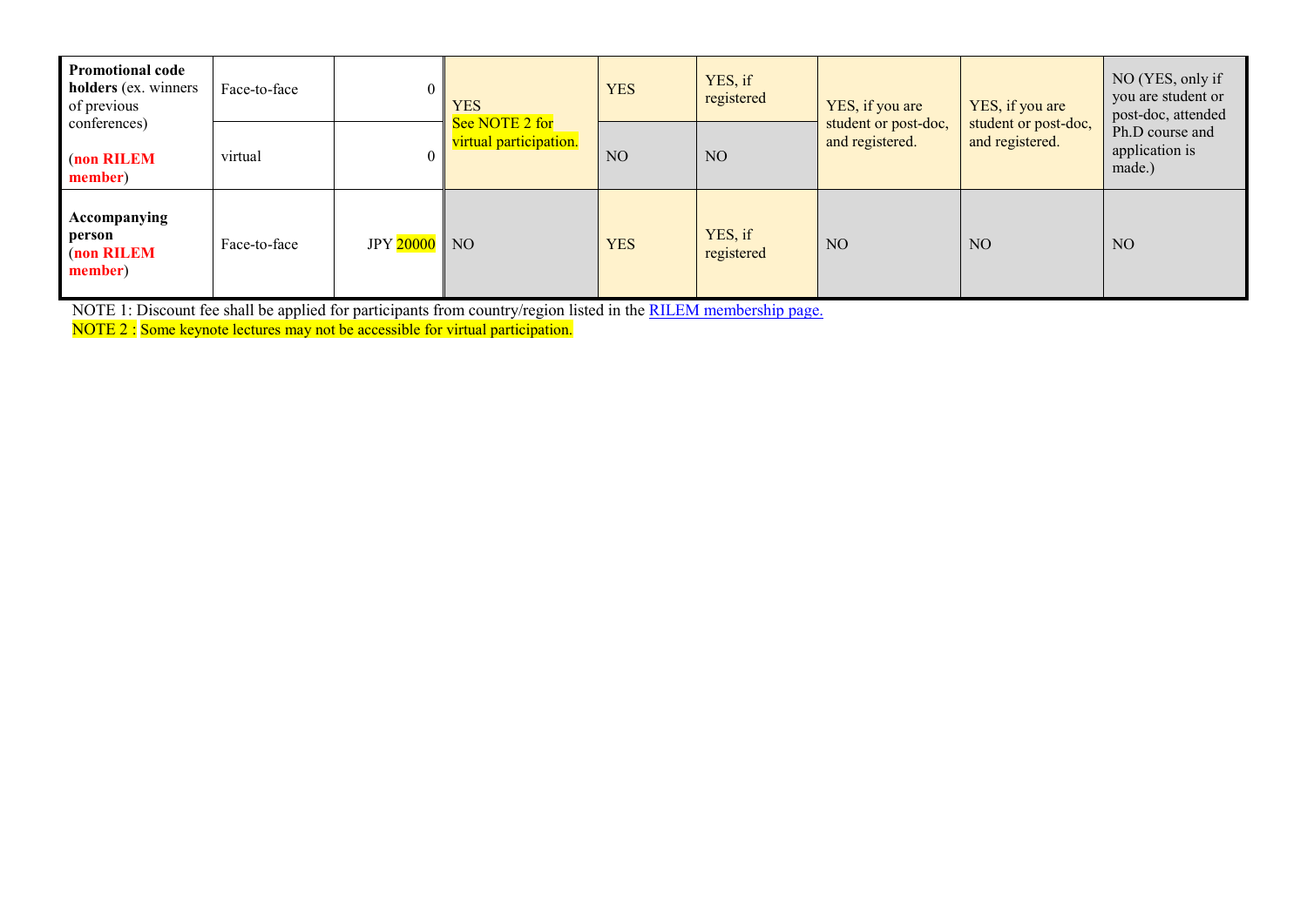**Table 2 ICRCS and Ph.D Course Registration fee and events participation (for those who are RILEM member) Major changes are highlighted.**

| Registration category                         |                     |                     |                                                                      |                                                        | <b>ICRCS</b> events              | <b>Educational</b> events            |                                       |                                                               |
|-----------------------------------------------|---------------------|---------------------|----------------------------------------------------------------------|--------------------------------------------------------|----------------------------------|--------------------------------------|---------------------------------------|---------------------------------------------------------------|
|                                               |                     | Registration<br>Fee | attendance, abstract<br>submission, keynote<br>lecture participation | Banquet and<br>lunch<br>participation                  | Technical visit<br>participation | Ph.D course<br>lecture participation | Presentation at<br>poster competition |                                                               |
|                                               | Face-               | Early               | <b>JPY 80000</b>                                                     | <b>YES</b><br>See NOTE 2 for<br>virtual participation. | <b>YES</b>                       | YES, if<br>registered                | NO                                    | Poster session<br>attendance only (no                         |
| General<br>(RILEM member)                     | to-face             | Late                | <b>JPY 110000</b>                                                    |                                                        |                                  |                                      |                                       |                                                               |
|                                               | Virtual             |                     | <b>JPY 60000</b>                                                     |                                                        | NO <sub>1</sub>                  | NO                                   |                                       | registration needed)                                          |
|                                               | Face-               | Early               | <b>JPY 60000</b>                                                     |                                                        |                                  | YES, if                              |                                       | YES, if registered                                            |
|                                               | to-face             | Late                | <b>JPY 90000</b>                                                     | <b>YES</b><br>See NOTE 2 for                           | <b>YES</b>                       | registered                           | YES, if registered                    |                                                               |
| Post doc<br>(RILEM member)                    | Virtual             |                     | <b>JPY 40000</b>                                                     | virtual participation.                                 | NO                               | NO                                   |                                       |                                                               |
|                                               | Ph.D course<br>only |                     | <b>JPY 14000</b>                                                     | NO                                                     | NO                               | NO                                   | YES, if registered                    | YES, if registered                                            |
| General (From country/region eligible         | Face-<br>to-face    | Early               | <b>JPY 60000</b>                                                     | <b>YES</b><br>See NOTE 2 for<br>virtual participation. | <b>YES</b>                       | YES, if<br>registered                | NO                                    | Poster session<br>attendance only (no<br>registration needed) |
| for discount) see NOTE<br>(RILEM member)      |                     | Late                | <b>JPY 90000</b>                                                     |                                                        |                                  |                                      |                                       |                                                               |
|                                               | Virtual             |                     | <b>JPY 40000</b>                                                     |                                                        | NO                               | NO                                   |                                       |                                                               |
|                                               | Face-               | Early               | <b>JPY 50000</b>                                                     | <b>YES</b>                                             | <b>YES</b>                       | YES, if<br>registered                | YES, if registered                    | YES, if registered                                            |
| Post doc<br>(From country/region eligible for | to-face             | Late                | <b>JPY 80000</b>                                                     | See NOTE 2 for                                         |                                  |                                      |                                       |                                                               |
| discount) see NOTE                            | Virtual             |                     | <b>JPY 40000</b>                                                     | virtual participation.                                 | NO                               | NO                                   |                                       |                                                               |
| (RILEM member)                                | Ph.D course<br>only |                     | <b>JPY 14000</b>                                                     | NO                                                     | NO                               | NO                                   | YES, if registered                    | YES, if registered                                            |
| <b>Student</b><br>(RILEM member)              | Face-to-face        |                     | JPY 50000                                                            | <b>YES</b><br>See NOTE 2 for<br>virtual participation. | <b>YES</b>                       | YES, if<br>registered                | YES, if registered                    | YES, if registered                                            |
|                                               | Virtual             |                     | <b>JPY 40000</b>                                                     |                                                        | NO                               | NO                                   |                                       |                                                               |
|                                               | Ph.D course<br>only |                     | <b>JPY 6000</b>                                                      | NO                                                     | NO                               | NO                                   |                                       |                                                               |